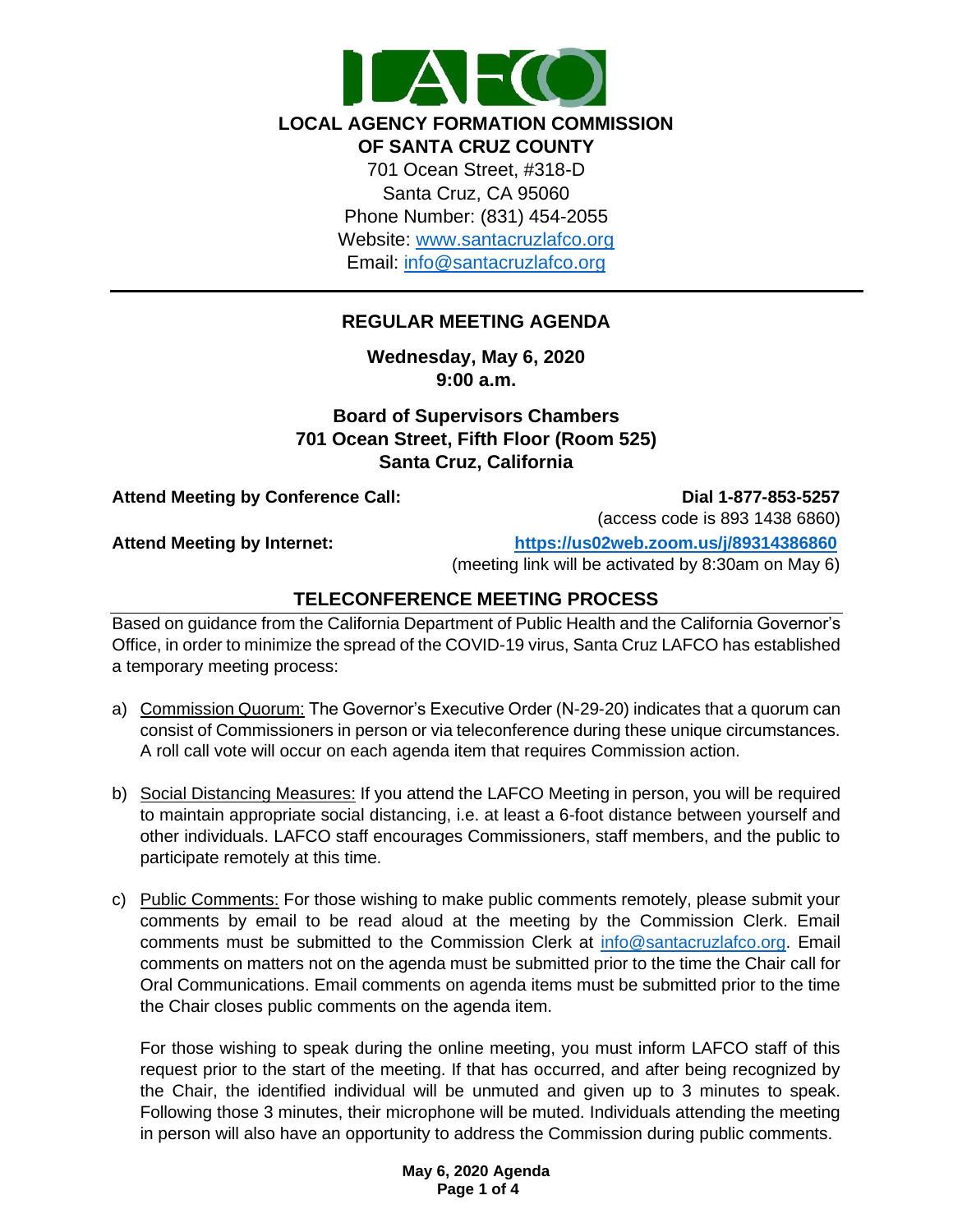d) Accommodations for Persons with Disabilities: Santa Cruz LAFCO does not discriminate on the basis of disability, and no person shall, by reason of a disability, be denied the benefits of its services, programs, or activities. The Board of Supervisors' Chambers, located at 701 Ocean Street, Room 525, Santa Cruz, California, is an accessible facility. If you are a person with a disability and wish to attend the meeting (remotely or in person) and you require special assistance in order to participate, please contact the Commission Clerk at (831) 454-2055 at least 24 hours in advance of the meeting to make arrangements. Persons with disabilities may request a copy of the agenda in an alternative format.

# **1. EXECUTIVE OFFICER'S MESSAGE**

The Executive Officer may make brief announcements in the form of a written report or verbal update, and may not require Commission action.

# **2. ROLL CALL**

## **3. [ADOPTION OF MINUTES](https://www.santacruzlafco.org/wp-content/uploads/2020/04/3.0-Draft-Minutes-3-4-20.pdf)**

The Commission will consider approving the minutes from the March 4th Meeting. Recommended Action: Approve the minutes as presented with any desired changes.

## **4. ORAL COMMUNICATIONS**

This is an opportunity for members of the public to address the Commission on items not on the agenda, provided that the subject matter is within the jurisdiction of the Commission and that no action may be taken on an off-agenda item(s) unless authorized by law.

## **5. PUBLIC HEARINGS**

Public hearing items require expanded public notification per provisions in State law, directives of the Commission, or are those voluntarily placed by the Executive Officer to facilitate broader discussion.

## **a. [Proposed Policy Updates](https://www.santacruzlafco.org/wp-content/uploads/2020/04/5a.0-Policy-Updates-Staff-Report.pdf)**

The Commission will review the proposed modifications to LAFCO's Conflict of Interest Policy, Disclosure Laws Policy, Public Member Selection Policy, and Independent Special District Selection Policy.

Recommended Action: Adopt the draft Resolutions (Nos. 2020-08, 2020-09, 2020-10, and 2020-11) approving the amendments to the four policies.

## **b. [Draft Budget for Fiscal Year 2020-21](https://www.santacruzlafco.org/wp-content/uploads/2020/04/5b.0-Draft-Budget-Staff-Report-FINAL.pdf)**

The Commission will consider the adoption of a draft budget for the upcoming year. Recommended Action: Adopt the resolution (No. 2020-12) approving the draft budget for Fiscal Year 2020-21.

## **6. OTHER BUSINESS**

Other business items involve administrative, budgetary, legislative, or personnel matters and may or may not be subject to public hearings.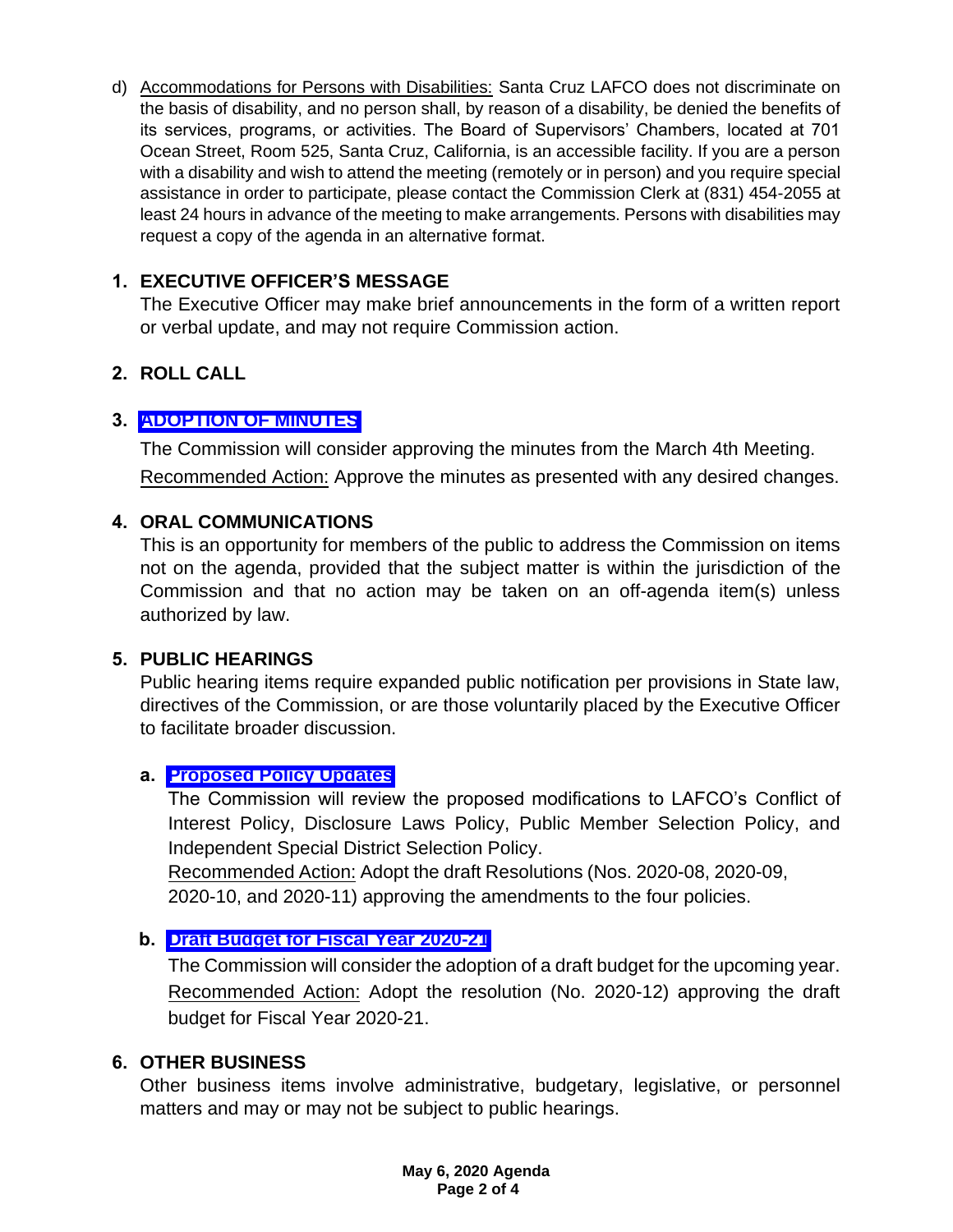## **a. [Public Member Selection Process](https://www.santacruzlafco.org/wp-content/uploads/2020/04/6a.0-Public-Member-Seats-Staff-Report.pdf)**

The Commission will consider selecting two candidates to fill the open seats for LAFCO's Regular and Alternate Public Member.

Recommended Action: Select the Regular and Alternate Public Members in accordance to the Cortese-Knox-Hertzberg Act and the Commission's Policies.

## **b. [Comprehensive Quarterly Report –](https://www.santacruzlafco.org/wp-content/uploads/2020/04/6b.0-Comp-Quarterly-Update-Staff-Report.pdf) Third Quarter (FY 2019-20)**

The Commission will receive an update on active proposals, the Commission's work program and adopted budget, recent and upcoming meetings, and other staff activities.

Recommended Action: No action required; Informational item only.

## **c. [UCSC Long Range Development Plan –](https://www.santacruzlafco.org/wp-content/uploads/2020/04/6c.0-UCSC-Comment-Letter-Staff-Report.pdf) Notice of Preparation**

The Commission will review a submitted letter outlining staff's initial comments on the scope of the University's Draft Program Environmental Impact Report. Recommended Action: No action required; Informational item only.

## **d. [Legislative Update](https://www.santacruzlafco.org/wp-content/uploads/2020/04/6d.0-Leg-Update-Staff-Report.pdf)**

The Commission will receive a status update on LAFCO-related legislation. Recommended Action: No action required; Informational item only.

# **7. WRITTEN CORRESPONDENCE**

LAFCO staff receives written correspondence and other materials on occasion that may or may not be related to a specific agenda item. Any correspondence presented to the Commission will also be made available to the general public. Any written correspondence distributed to the Commission less than 72 hours prior to the meeting will be made available for inspection at the hearing and posted on LAFCO's website.

**a. [Letters from the California Association of Local Agency Formation](https://www.santacruzlafco.org/wp-content/uploads/2020/04/7a.0-Written-Correspondence-Staff-Report.pdf) Commissions and the California State Association of Counties**

The Commission will review recent correspondence from CALAFCO and CSAC. Recommended Action: No action required; Informational item only.

# **8. PRESS ARTICLES**

LAFCO staff monitors newspapers, publications, and other media outlets for any news affecting local cities, districts, and communities in Santa Cruz County. Articles are presented to the Commission on a periodic basis.

# **a. [Press Articles during the Months of March and April](https://www.santacruzlafco.org/wp-content/uploads/2020/04/8a.0-Press-Articles-Staff-Report.pdf)**

The Commission will receive an update on recent LAFCO-related news occurring around the county and throughout California.

Recommended Action: No action required; Informational item only.